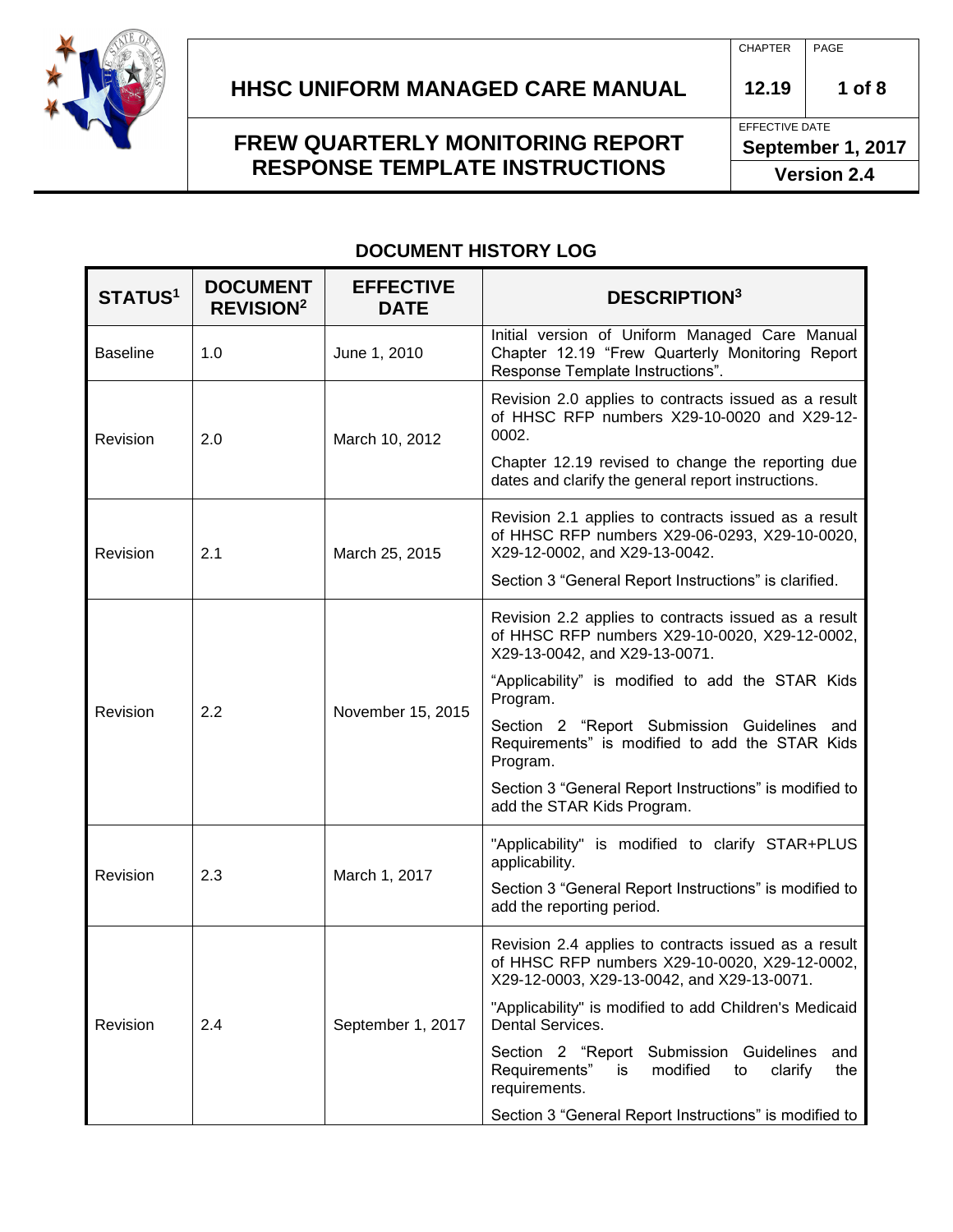

#### **HHSC UNIFORM MANAGED CARE MANUAL 12.19 2 of 8**

#### **FREW QUARTERLY MONITORING REPORT RESPONSE TEMPLATE INSTRUCTIONS**

| <b>CHAPTER</b> | PAGF |
|----------------|------|

EFFECTIVE DATE **September 1, 2017 Version 2.4**

add Children's Medicaid Dental Services and to clarify the requirements.

**1** Status should be represented as "Baseline" for initial issuances, "Revision" for changes to the Baseline version, and "Cancellation" for withdrawn versions

<sup>2</sup> Revisions should be numbered according to the version of the issuance and sequential numbering of the revision—e.g., "1.2" refers to the first version of the document and the second revision.

<sup>3</sup> Brief description of the changes to the document made in the revision.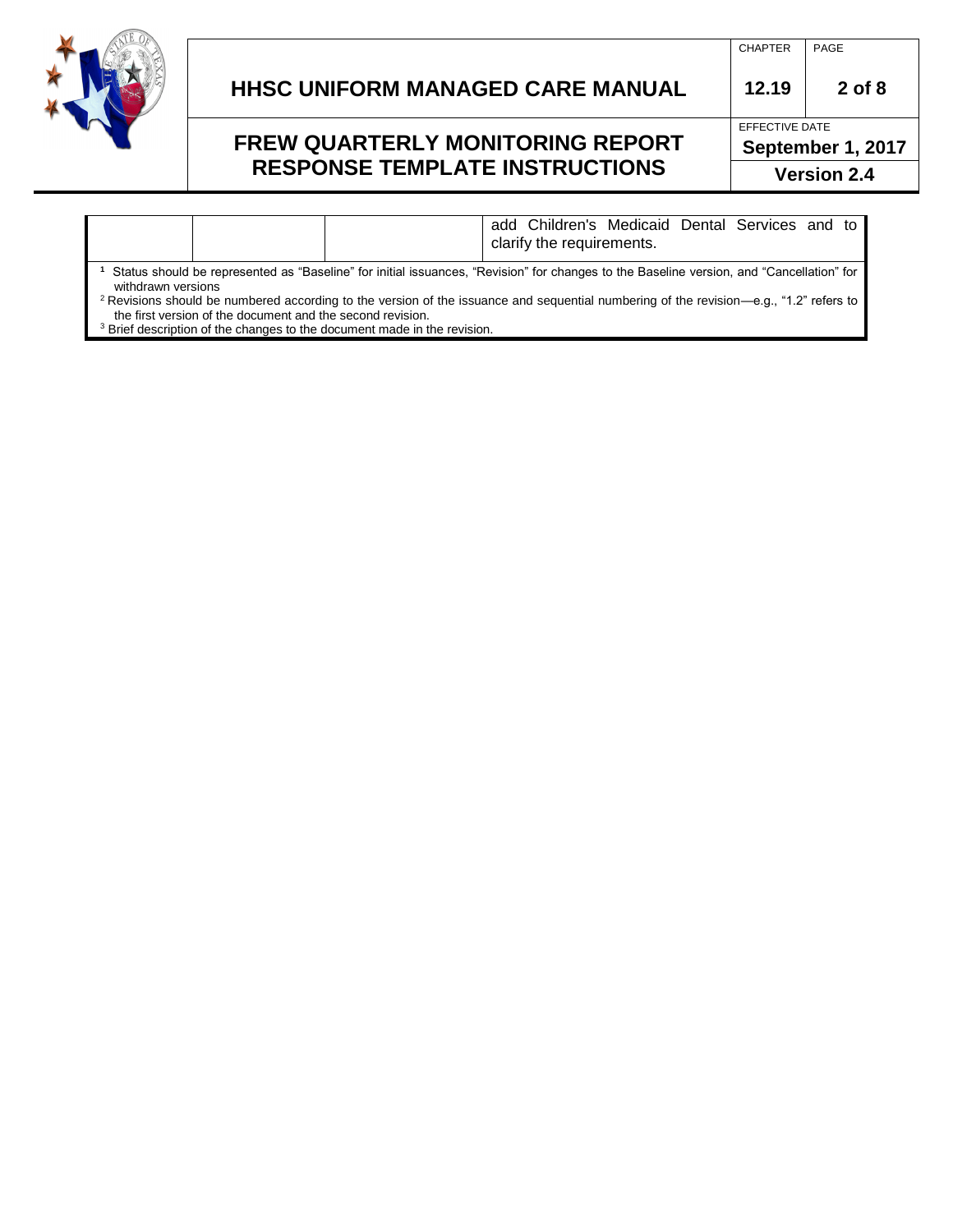

#### CHAPTER PAGE

### **FREW QUARTERLY MONITORING REPORT RESPONSE TEMPLATE INSTRUCTIONS**

EFFECTIVE DATE **September 1, 2017**

**Version 2.4**

### **TABLE OF CONTENTS**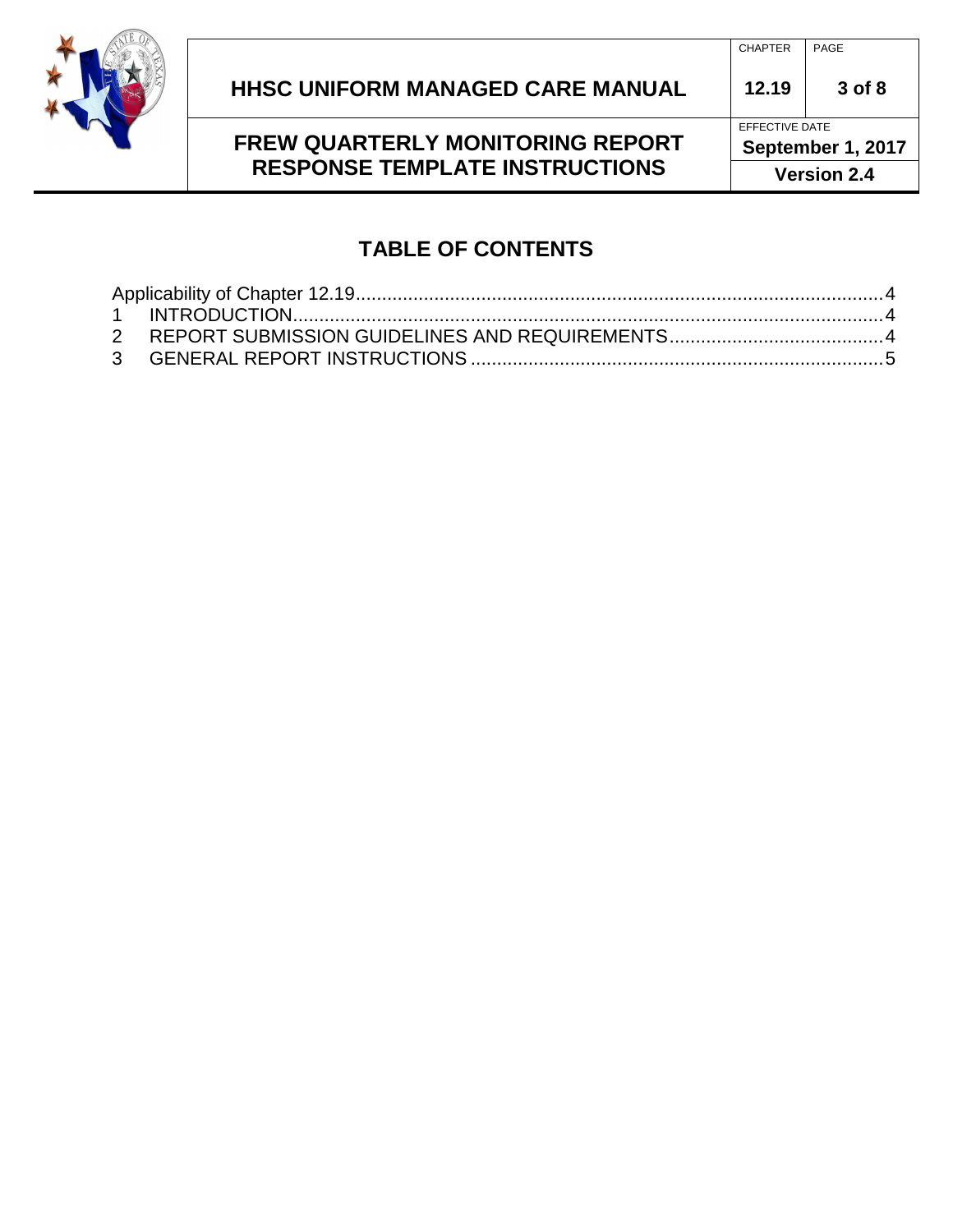

## <span id="page-3-0"></span>**Applicability of Chapter 12.19**

Applicability Modified by Versions 2.2, 2.3, and 2.4

This chapter applies to Managed Care Organizations (MCOs) participating in the STAR Program, STAR Kids Program, STAR Health Program, Children's Medicaid Dental Services, and/or the STAR+PLUS Program. The requirements in this chapter apply to all of the above programs, except where noted otherwise.

#### <span id="page-3-1"></span>**1 INTRODUCTION**

This document includes the instructions for the *Frew Quarterly Monitoring Report Managed Care Organization Response Template*.

### <span id="page-3-2"></span>**2 REPORT SUBMISSION GUIDELINES AND REQUIREMENTS**

Report Submission Guidelines and **Requirements** Modified by Versions 2.0, 2.2, and 2.4

- MCOs must use the *Frew Quarterly Monitoring Report Managed Care Organization Response Template* provided in the UMCM exactly as is, with the exception that the MCO may use the current version minus the UMCM header section. HHSC will not accept reports submitted in any other formats or scanned images of the report.
- STAR+PLUS plans who have no Members less than 21 years of age enrolled during the reporting must submit the report in a timely manner and indicate the plan had no Members less than 21 years of age during the reporting period. STAR+PLUS plans who have Members less than 21 years enrolled during the reporting period must provide a complete report.
- All reports must be typed.
- Reports are due each quarter as follows:

| <b>State Fiscal Year (SFY) Quarter</b>   | Due Date     |
|------------------------------------------|--------------|
| Quarter 1 (September, October, November) | December 15  |
| Quarter 2 (December, January, February)  | March 15     |
| Quarter 3 (March, April, May)            | June 15      |
| Quarter 4 (June, July, August)           | September 15 |

- If any due dates fall on a national holiday or weekend, the report will be due on the next Business Day.
- A delinquent (not submitted or submitted late), incomplete, or inaccurate report may result in HHSC's assessment of contractual remedies against the MCO.
- Additional documents/attachments cannot be submitted with the quarterly report. Information contained in any additional document/attachment must be summarized within the report template.
- MCOs must submit their report via TXMedCentral and follow these guidelines:
	- o The report must be saved in the MCOs TXMedCentral folder: **XXXDELIV** (where  $XXX =$  the MCOs alpha abbreviation).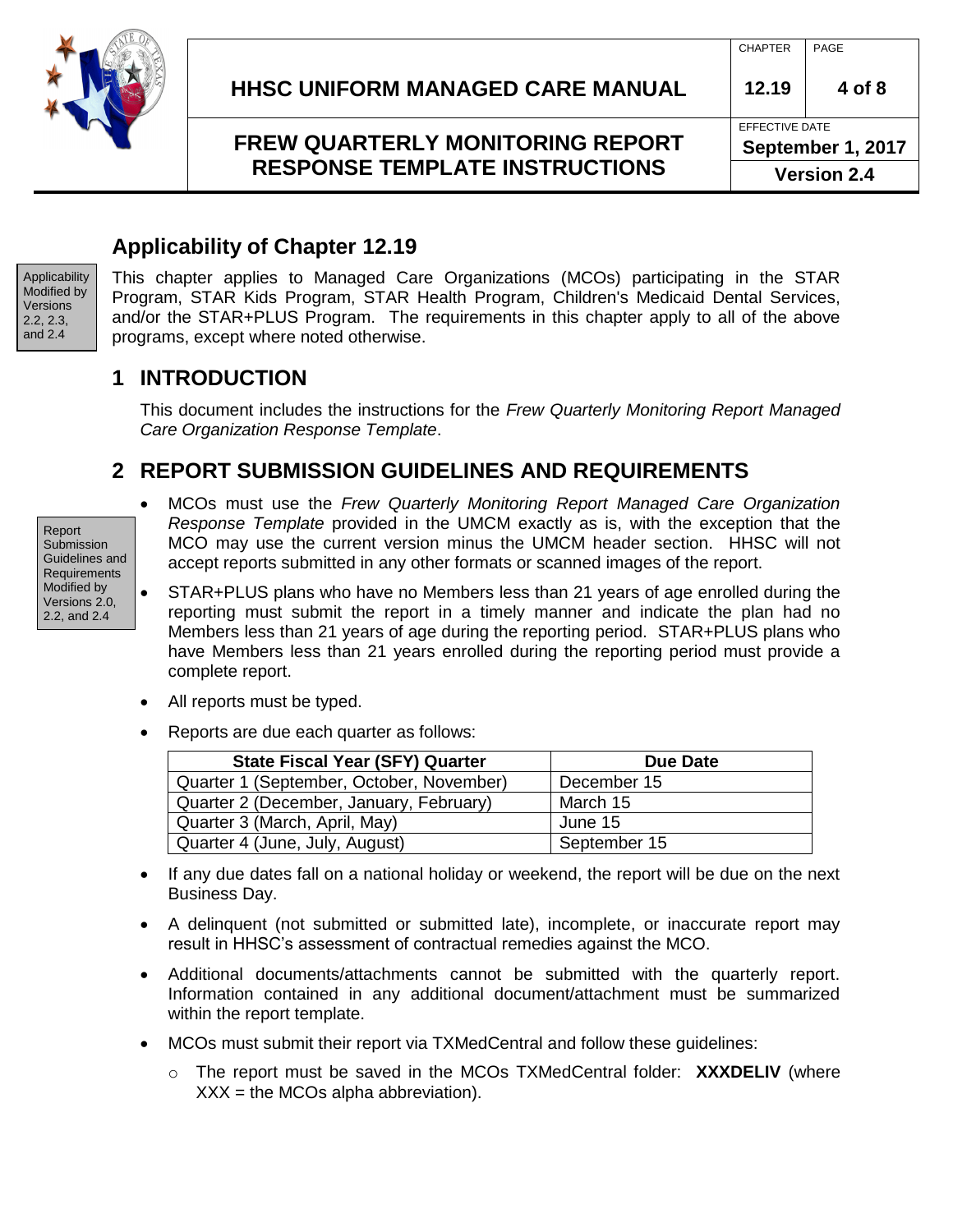

- $\circ$  The report must be saved as a Word document. Documents saved in PDF will not be accepted.
- o The MCO must use the following naming convention for each quarterly report submitted:
	- "XXX" = the MCOs alpha abbreviation code
	- $\blacksquare$  "FREWQMR" = the name of the report
	- "YY" = the last two digits of the SFY being reported
	- $" " =$  underscore to separate the year and quarter
	- $\bullet$  "0QTR#" = zero (0) plus the number of the quarter 1, 2, 3, or 4

**EXAMPLE:** XXXFREWQMR10\_01

# <span id="page-4-0"></span>**3 GENERAL REPORT INSTRUCTIONS**

The instructions below apply to the quarterly report templates:

General Report **Instructions** Modified by Versions 2.0, 2.1, 2.2, 2.3, and 2.4

- Enter the name of your MCO at the *Managed Care Organization Name* field at the top of the report template.
- Enter the reporting period using the format MM/YYYY- MM/YYYY (e.g. 12/2016- 02/2017).
- Mark the appropriate box to indicate the Medicaid managed care program or programs included in the report.
- For STAR+PLUS indicate if any Members less than 21 years were enrolled during the reporting period.
- Enter responses for the questions for each Consent Decree paragraph for each Program for which your MCO participates (STAR, STAR+PLUS, STAR Kids, STAR Health, or Children's Medicaid Dental Services). If your MCOs information is the same for each managed care program and service area indicate that the response is for all programs. If the MCOs information varies by managed care program or service area, specify differences within the response. Do not duplicate information for each managed care program.
- Responses should be entered in Times New Roman, font size 10, in black color font. Responses should begin at the top left of the cell and should be fully justified. Spacing between paragraphs should be 6pt (the template is formatted in this manner. If your MCO is cutting and pasting responses from previous reports, then your MCO will need to confirm the format as provided above. If your MCO numbers responses to ensure all questions are answered, delete the numbers prior to your report submission.
- Write in complete sentences.
- Use active voice throughout the document rather than passive voice.
- Provide responses for the questions to each Consent Decree paragraph in paragraph form. Answer all the questions within one paragraph or multiple paragraphs as appropriate. Do not indent each paragraph.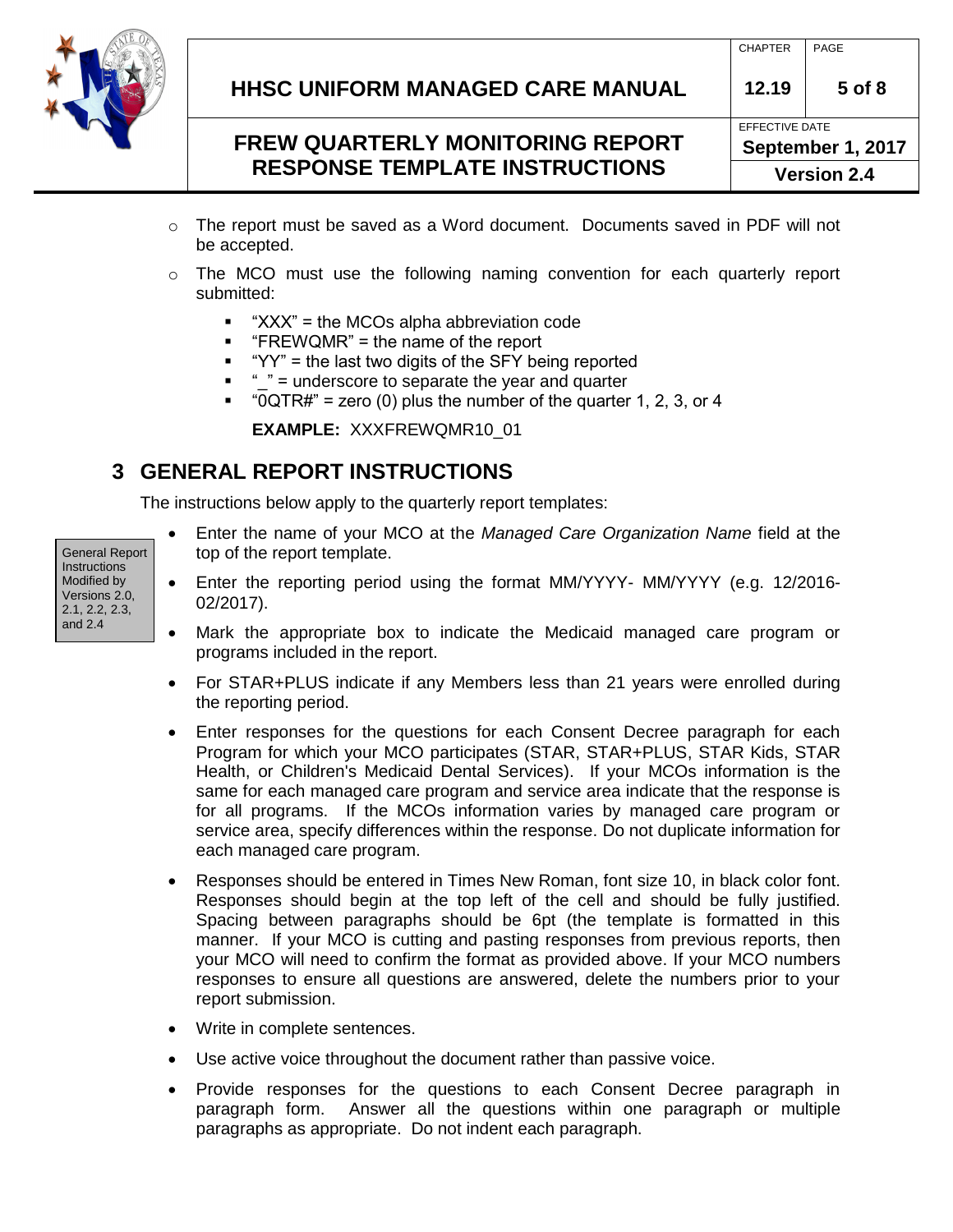

| <b>Version 2.4</b> |                   |        |  |  |
|--------------------|-------------------|--------|--|--|
|                    | September 1, 2017 |        |  |  |
|                    | EFFECTIVE DATE    |        |  |  |
|                    | 12.19             | 6 of 8 |  |  |
|                    | <b>CHAPTER</b>    | PAGE   |  |  |
|                    |                   |        |  |  |

- Use the third person to address your MCO (as if someone was writing about you, not you writing about yourself) as appropriate, avoiding the use of "we" and "our."
- Answer each question thoroughly and ensure that the bulleted information following each question is included in your response.
- Do not provide information in list form, enter tables into the report, or copy/ paste policies and procedures into your report. Summarize what your MCO has to report in paragraph form.
- Bulleted Items:

Use bulleted items sparingly. If you must use bulleted items within your paragraphs, they must follow these guidelines:

 $\circ$  The first word of a bulleted entry must be capitalized. The sentence preceding the list should end with a colon.

#### **Example**

Plan A offers home visits to Members under age 21 who:

- Request to receive information in person.
- o All bullets should be flush left, directly underneath the preceding paragraph (to format, click on bullets to highlight, then drag to the left underneath preceding text).
- o Place a period at the end of a bullet entry if the entry is comprised of sentences.
- $\circ$  Do not place a period at the end of a bullet entry if the entry is a list of items or if the bulleted items are under three words in length. If some items within the bulleted entry are under three words but others are phrases or complete sentences, do not place a period at the end of any of the items in the bulleted list.

#### **Example**

During the quarter covered by this report, 1,146 network providers attended THSteps training. The training includes information on:

- THSteps benefits
- The periodicity schedule
- How to bill THSteps claims
- o First level bullet: Use **Single bullet** for first bulleted text.
- o Second level bullet: Use the Single empty circle bullet and align open bullet at .25 so it is even with the beginning text of the first level bullet.
- o There should never be a third bullet. Write a new paragraph.
- When referring to a medical or dental checkup provided in accordance to the periodicity schedule, use "checkup" written as one word; do not use "exam" or "visit" or make reference to "well-child" or "wellness" checkups, exams, or visits.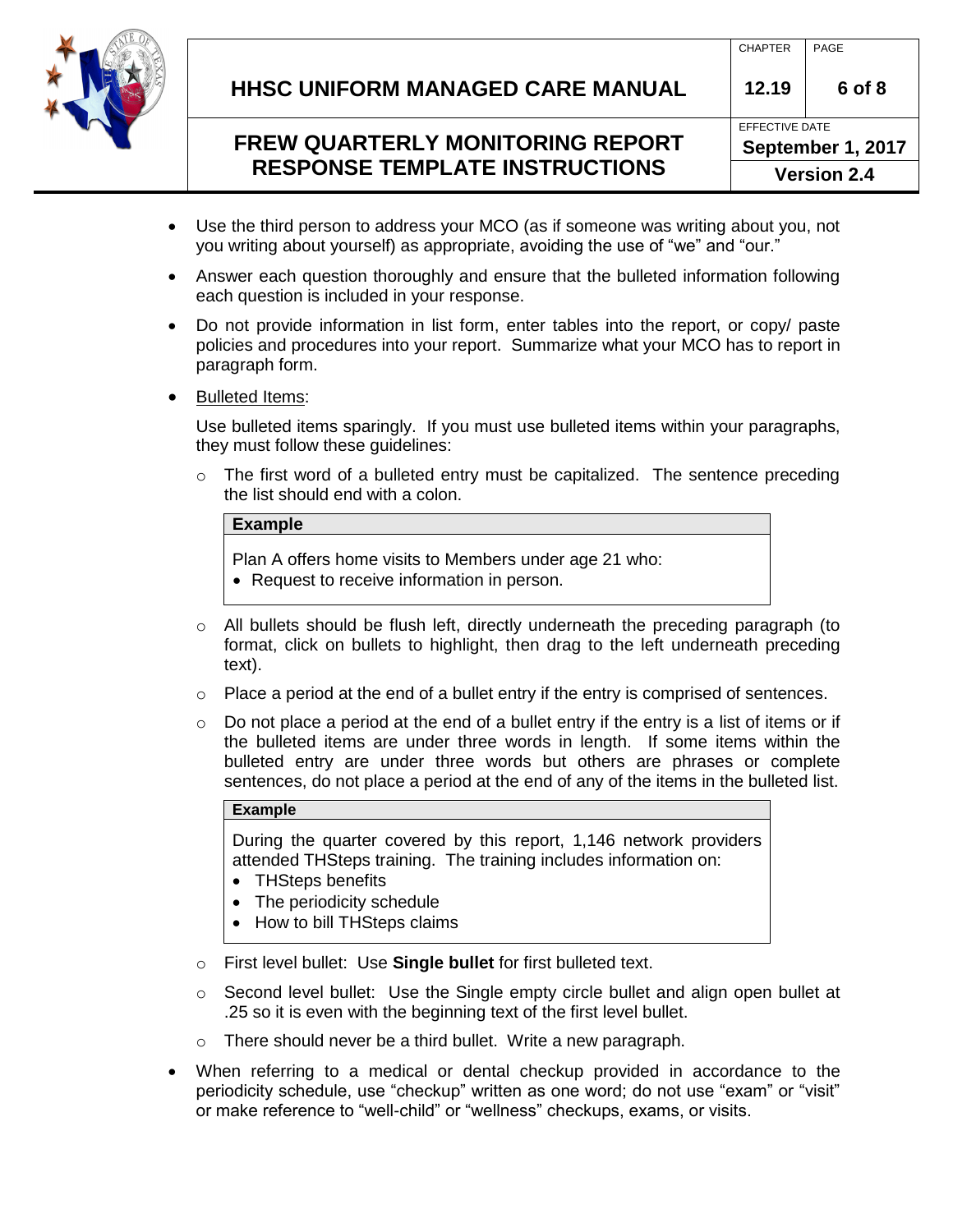

- Do not repeat responses from one Consent Decree paragraph to another. Choose the most appropriate Consent Decree paragraph to provide the information.
- Identify files as names rather than letters/numbers. For example, instead of saying "P46 file," say "Texas Health Steps Periodic Dues File."
- Italicize names of brochures, flyers, or other pieces of literature included in your response.
- Do not include information on processes, activities, etc. that are not occurring as of the time of the report. For example, do not mention processes, activities, etc. that your MCO is "in the process of," "planning to," "starting discussions about," "going to start," "starting next quarter," etc. Your MCO must actually be doing the process, activity, etc. at the time of the report to include it within the report.
- Each time your MCO provides information on identified issues within a response, a complete response should also include the actions your MCO took to resolve the issues.
- Acronyms:
	- $\circ$  Write out your complete MCO name (no acronym) the first time it is used for each Consent Decree paragraph. You may use an acronym for your MCO in the following sentences to complete your response for the Consent Decree paragraph. Keep your MCOs name and/or acronym consistent among each of the Consent Decree paragraphs.
	- $\circ$  Do not use acronyms without spelling them out first in each Consent Decree paragraph. This instruction applies to ALL acronyms used, except HHSC, DSHS, THSteps, STAR, STAR+PLUS, STAR Health, or STAR Kids even if they may appear to be common knowledge, such as other state agency acronyms, state programs, etc.
- Numbers:
	- $\circ$  Spell out all numbers from one to ten and use figures for numbers above ten. If any numbers in a sentence are above ten, all numbers should be shown as numerals.
	- $\circ$  Do not begin a sentence with a number. If a sentence must begin with a number, spell out the number regardless of its size.
	- $\circ$  Do not put the number in parenthesis following the spelled out number.
	- o Use commas in numbers over a thousand.
- Commas:
	- $\circ$  When writing words in a series, always place a comma before "and" or "or."
- Capitalization:
	- $\circ$  Do not capitalize the following commonly used words/terms for these reports: member, provider, specialist, medical home, children of migrant farmworkers, health departments, independent school districts, coalitions, community-based